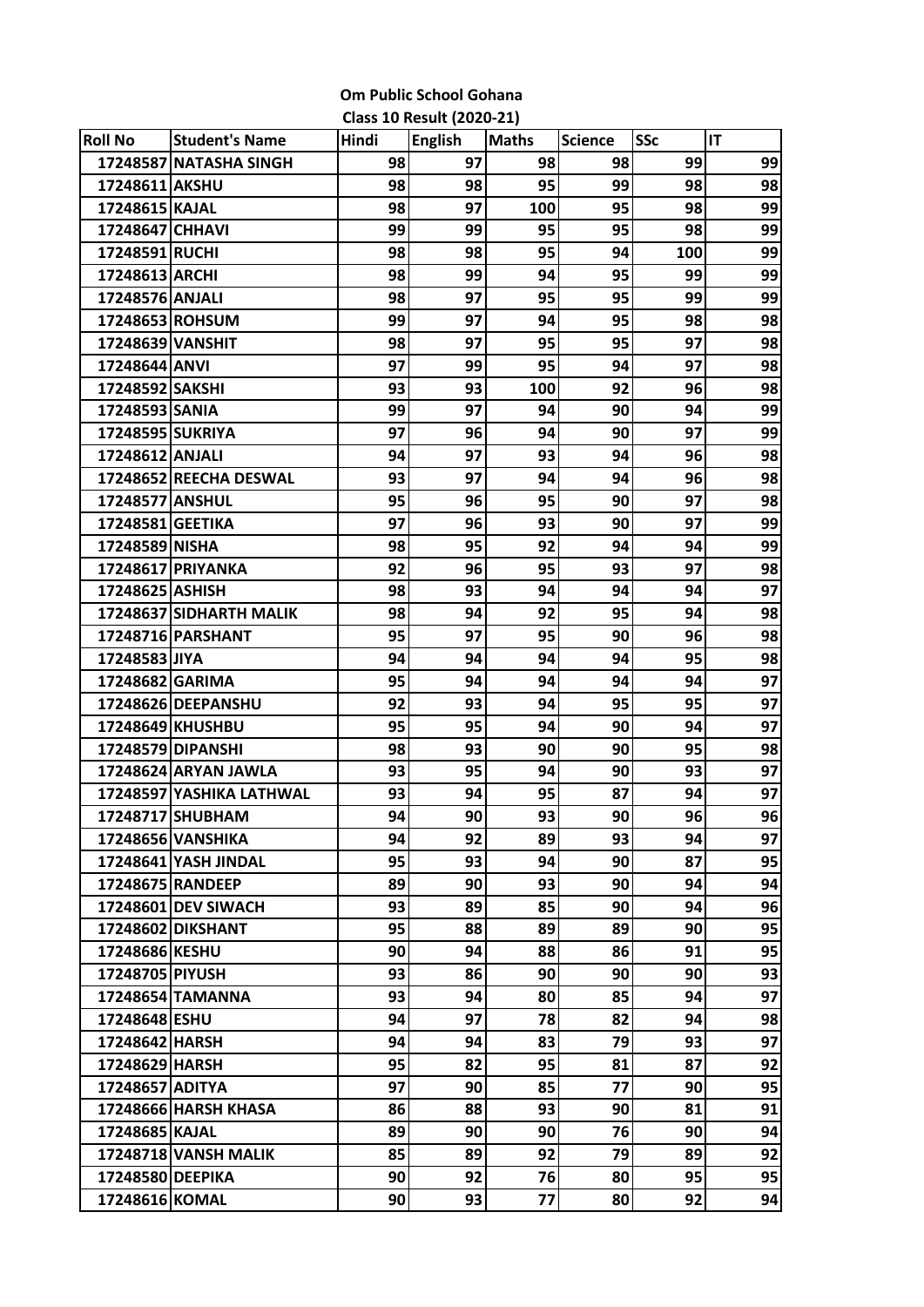| <b>Roll No</b>   | <b>Student's Name</b>       | Hindi | <b>English</b> | <b>Maths</b> | <b>Science</b> | <b>SSc</b> | IT |
|------------------|-----------------------------|-------|----------------|--------------|----------------|------------|----|
| 17248651 PARAM   |                             | 94    | 89             | 83           | 73             | 93         | 95 |
|                  | 17248606 PRABHAT            | 90    | 88             | 88           | 76             | 89         | 94 |
| 17248708 SHIVAM  |                             | 91    | 86             | 88           | 78             | 88         | 93 |
| 17248691 ARYAN   |                             | 86    | 90             | 83           | 77             | 94         | 93 |
| 17248704 PARAS   |                             | 92    | 76             | 90           | 78             | 94         | 89 |
| 17248598 ABHAY   |                             | 91    | 88             | 79           | 76             | 95         | 95 |
| 17248723 RITIK   |                             | 89    | 88             | 96           | 63             | 87         | 91 |
| 17248590 PRACHI  |                             | 84    | 86             | 84           | 76             | 91         | 92 |
| 17248689 ANTIM   |                             | 88    | 89             | 89           | 68             | 87         | 91 |
| 17248707 ROHIT   |                             | 88    | 88             | 87           | 65             | 93         | 93 |
| 17248687 KIRTI   |                             | 87    | 90             | 79           | 75             | 89         | 92 |
| 17248600 ARPIT   |                             | 84    | 89             | 77           | 78             | 91         | 92 |
| 17248604 KUNAL   |                             | 94    | 94             | 65           | 70             | 95         | 96 |
|                  | 17248610 YASH KUMAR         | 90    | 89             | 79           | 77             | 82         | 91 |
| 17248614 JYOTI   |                             | 92    | 91             | 70           | 71             | 92         | 94 |
| 17248596 TANNU   |                             | 93    | 87             | 70           | 70             | 94         | 95 |
| 17248672 NISHANT |                             | 86    | 88             | 80           | 70             | 89         | 91 |
| 17248724 MUSKAN  |                             | 86    | 94             | 79           | 64             | 90         | 93 |
|                  | 17248714 GULSHAN            | 86    | 89             | 72           | 73             | 92         | 92 |
| 17248663 AYUSH   |                             | 85    | 89             | 92           | 70             | 75         | 89 |
|                  | 17248690 ABHINAV PUNIA      | 87    | 87             | 78           | 64             | 95         | 92 |
|                  | 17248643 ANISHA SHARMA      | 90    | 93             | 71           | 71             | 85         | 93 |
| 17248608 SHURYAT |                             | 87    | 80             | 77           | 79             | 85         | 90 |
| 17248661 ARYAN   |                             | 85    | 83             | 84           | 73             | 81         | 88 |
| 17248697 ASHISH  |                             | 82    | 84             | 88           | 69             | 83         | 88 |
| 17248712 ASHISH  |                             | 86    | 89             | 78           | 66             | 86         | 91 |
|                  | 17248575 AAPARNI JAIN       | 86    | 90             | 80           | 65             | 80         | 90 |
|                  | 17248645 ARCHI JAIN         | 87    | 88             | 69           | 69             | 85         | 90 |
|                  | 17248703 MUKUL SEHRAWAT     | 79    | 76             | 78           | 78             | 86         | 87 |
| 17248594 SRISHTI |                             | 87    | 84             | 83           | 61             | 81         | 89 |
| 17248618 RITIKA  |                             | 88    | 82             | 85           | 70             | 71         | 87 |
| 17248695 ARUN    |                             | 85    | 89             | 78           | 59             | 83         | 90 |
| 17248683 DEEPTI  |                             | 87    | 85             | 70           | 61             | 90         | 91 |
| 17248676 ROHIT   |                             | 86    | 82             | 65           | 73             | 85         | 89 |
| 17248646 BHUMI   |                             | 94    | 83             | 73           | 60             | 80         | 90 |
|                  | <b>17248588 NEHA DEVI</b>   | 87    | 89             | 59           | 64             | 90         | 92 |
|                  | 17248627 DIWANSH            | 85    | 85             | 73           | 74             | 72         | 87 |
| 17248578 ARTI    |                             | 86    | 80             | 66           | 66             | 90         | 90 |
| 17248582 ISHA    |                             | 87    | 82             | 61           | 67             | 90         | 91 |
| 17248635 RAHUL   |                             | 89    | 84             | 61           | 70             | 81         | 90 |
|                  | <b>17248713 SUNIL KUMAR</b> | 86    | 77             | 67           | 66             | 86         | 89 |
| 17248694 ANUJ    |                             | 86    | 77             | 76           | 69             | 71         | 85 |
| 17248634 RAHUL   |                             | 89    | 85             | 82           | 51             | 71         | 87 |
| 17248638 VANSHU  |                             | 83    | 84             | 62           | 59             | 89         | 89 |
| 17248673 NITIN   |                             | 86    | 83             | 89           | 57             | 62         | 84 |
| 17248650 NIKITA  |                             | 87    | 87             | 68           | 50             | 84         | 89 |
|                  | 17248709 SHUBHAM            | 87    | 86             | 55           | 52             | 92         | 91 |
| 17248698 CHIRAG  |                             | 82    | 80             | 76           | 59             | 74         | 86 |
| 17248628 GOURAV  |                             | 86    | 77             | 70           | 60             | 73         | 86 |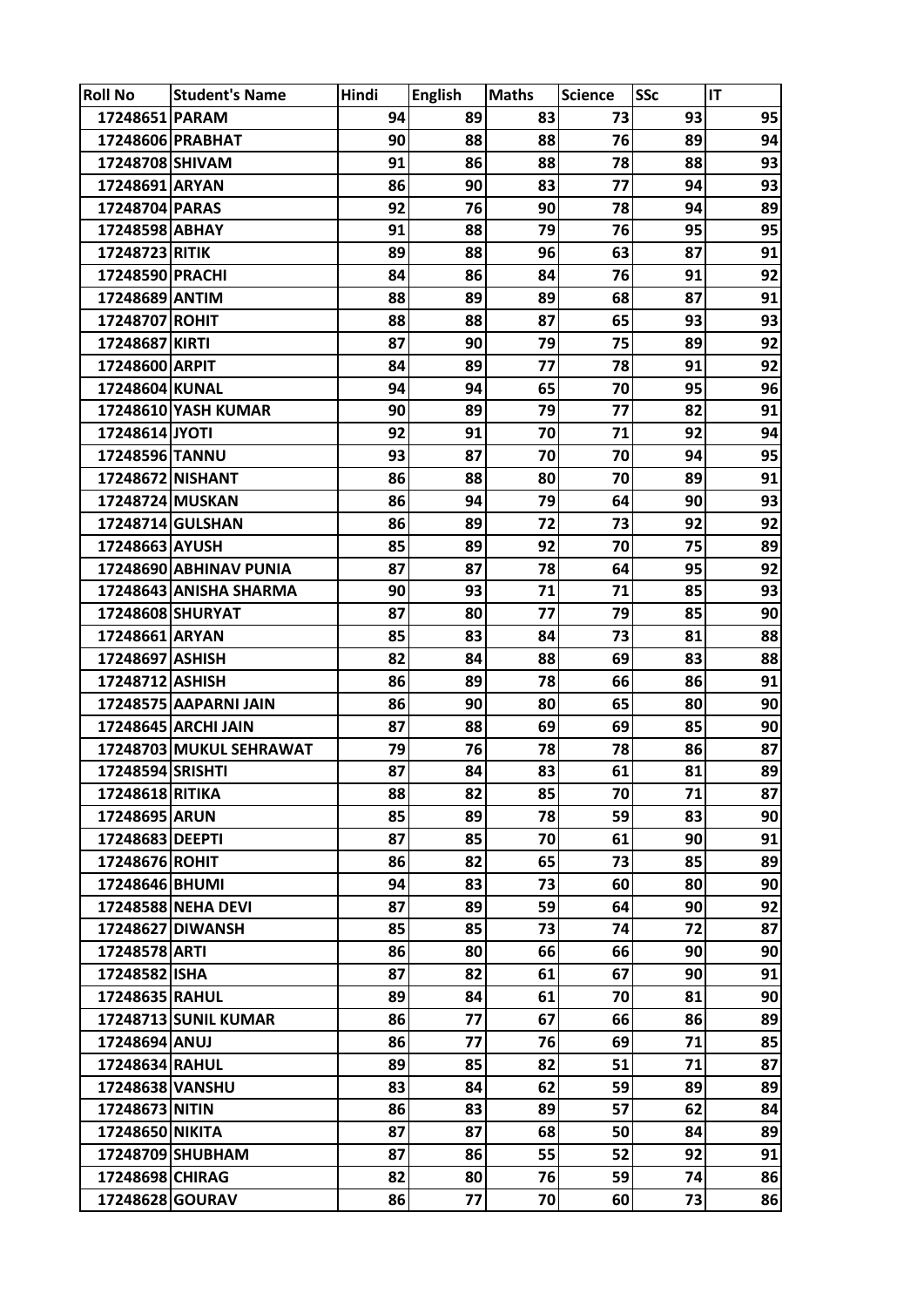| <b>Roll No</b>   | <b>Student's Name</b>    | Hindi | <b>English</b> | <b>Maths</b> | <b>Science</b> | <b>SSc</b> | IT |
|------------------|--------------------------|-------|----------------|--------------|----------------|------------|----|
|                  | 17248664 DEEPANSHU       | 90    | 77             | 57           | 59             | 83         | 88 |
| 17248586 MUSKAN  |                          | 87    | 80             | 59           | 54             | 83         | 89 |
| 17248721 KHUSHI  |                          | 88    | 88             | 53           | 49             | 85         | 91 |
|                  | 17248681 YATIN HUDDA     | 87    | 82             | 60           | 54             | 79         | 88 |
| 17248706 RAHUL   |                          | 88    | 85             | 57           | 46             | 84         | 89 |
| 17248734 KARTIK  |                          | 74    | 62             | 66           | 74             | 84         | 83 |
| 17248584 KASHISH |                          | 90    | 84             | 61           | 49             | 73         | 89 |
|                  | 17248640 VINAY KUNDU     | 85    | 76             | 61           | 59             | 75         | 85 |
| 17248680 YASH    |                          | 85    | 72             | 59           | 70             | 70         | 84 |
| 17248725 RITIKA  |                          | 90    | 72             | 56           | 64             | 72         | 86 |
|                  | 17248702 HIMANSHU        | 87    | 75             | 58           | 59             | 71         | 86 |
|                  | 17248671 MEHUL JAIN      | 87    | 87             | 54           | 58             | 62         | 85 |
| 17248585 MANSI   |                          | 81    | 84             | 60           | 51             | 69         | 86 |
| 17248692 ANISH   |                          | 80    | 73             | 58           | 53             | 81         | 85 |
| 17248630 HARSHIT |                          | 81    | 72             | 60           | 60             | 70         | 83 |
| 17248715 MAYANK  |                          | 74    | 72             | 57           | 57             | 80         | 83 |
| 17248700 HARSH   |                          | 84    | 80             | 58           | 58             | 59         | 83 |
| 17248684 ALISH   |                          | 87    | 80             | 52           | 49             | 70         | 87 |
|                  | 17248599 AMIT SIWACH     | 80    | 80             | 53           | 43             | 80         | 86 |
|                  | 17248701 HIMANSHU        | 83    | 71             | 53           | 48             | 80         | 85 |
| 17248660 ANSHUL  |                          | 79    | 60             | 68           | 54             | 72         | 79 |
| 17248619 SONAL   |                          | 81    | 80             | 49           | 49             | 70         | 85 |
| 17248636 SANKET  |                          | 84    | 73             | 61           | 48             | 60         | 82 |
|                  | 17248670 KARANVIR        | 78    | 74             | 52           | 50             | 71         | 82 |
| 17248622 ANUJ    |                          | 82    | 75             | 43           | 59             | 62         | 83 |
| 17248674 PIYUSH  |                          | 84    | 61             | 64           | 48             | 64         | 78 |
| 17248607 RAHUL   |                          | 77    | 70             | 58           | 40             | 75         | 82 |
|                  | 17248667 HIMANSHU SINGH  | 83    | 61             | 65           | 39             | 72         | 81 |
| 17248710 VANSH   |                          | 85    | 82             | 42           | 40             | 71         | 86 |
| 17248621 AMAN    |                          | 76    | 79             | 49           | 44             | 70         | 83 |
| 17248696 AREN    |                          | 83    | 60             | 57           | 54             | 60         | 78 |
|                  | 17248605 HIMANSHU        | 73    | 70             | 54           | 54             | 61         | 79 |
| 17248603 HARDIK  |                          | 66    | 71             | 60           | 42             | 72         | 78 |
| 17248659 ANSH    |                          | 81    | 60             | 43           | 52             | 75         | 81 |
|                  | 17248678 SHUBHAM         | 79    | 74             | 53           | 45             | 60         | 80 |
|                  | 17248732 LOVE KUMAR      | 78    | 59             | 51           | 52             | 70         | 79 |
| 17248609 VANSH   |                          | 65    | 59             | 52           | 53             | 80         | 79 |
| 17248633 NISHANT |                          | 76    | 72             | 50           | 48             | 63         | 79 |
| 17248662 ARYAN   |                          | 76    | 61             | 53           | 59             | 60         | 77 |
|                  | 17248668 HIMANSHU SHARMA | 65    | 70             | 60           | 50             | 62         | 76 |
|                  | 17248719 RIYA KUNDU      | 78    | 71             | 44           | 43             | 71         | 81 |
| 17248733 SAHIL   |                          | 73    | 70             | 59           | 41             | 60         | 78 |
| 17248632 NEERAJ  |                          | 76    | 63             | 53           | 46             | 62         | 77 |
| 17248677 SAGAR   |                          | 74    | 69             | 43           | 45             | 69         | 81 |
|                  | 17248730 HARSH MALIK     | 68    | 71             | 46           | 49             | 60         | 77 |
| 17248688 ALISHA  |                          | 75    | 63             | 42           | 43             | 70         | 79 |
| 17248722 NIDHI   |                          | 77    | 62             | 53           | 41             | 59         | 77 |
| 17248693 AKHIL   |                          | 64    | 60             | 57           | 40             | 69         | 77 |
| 17248720 ANJALI  |                          | 83    | 59             | 46           | 43             | 59         | 78 |